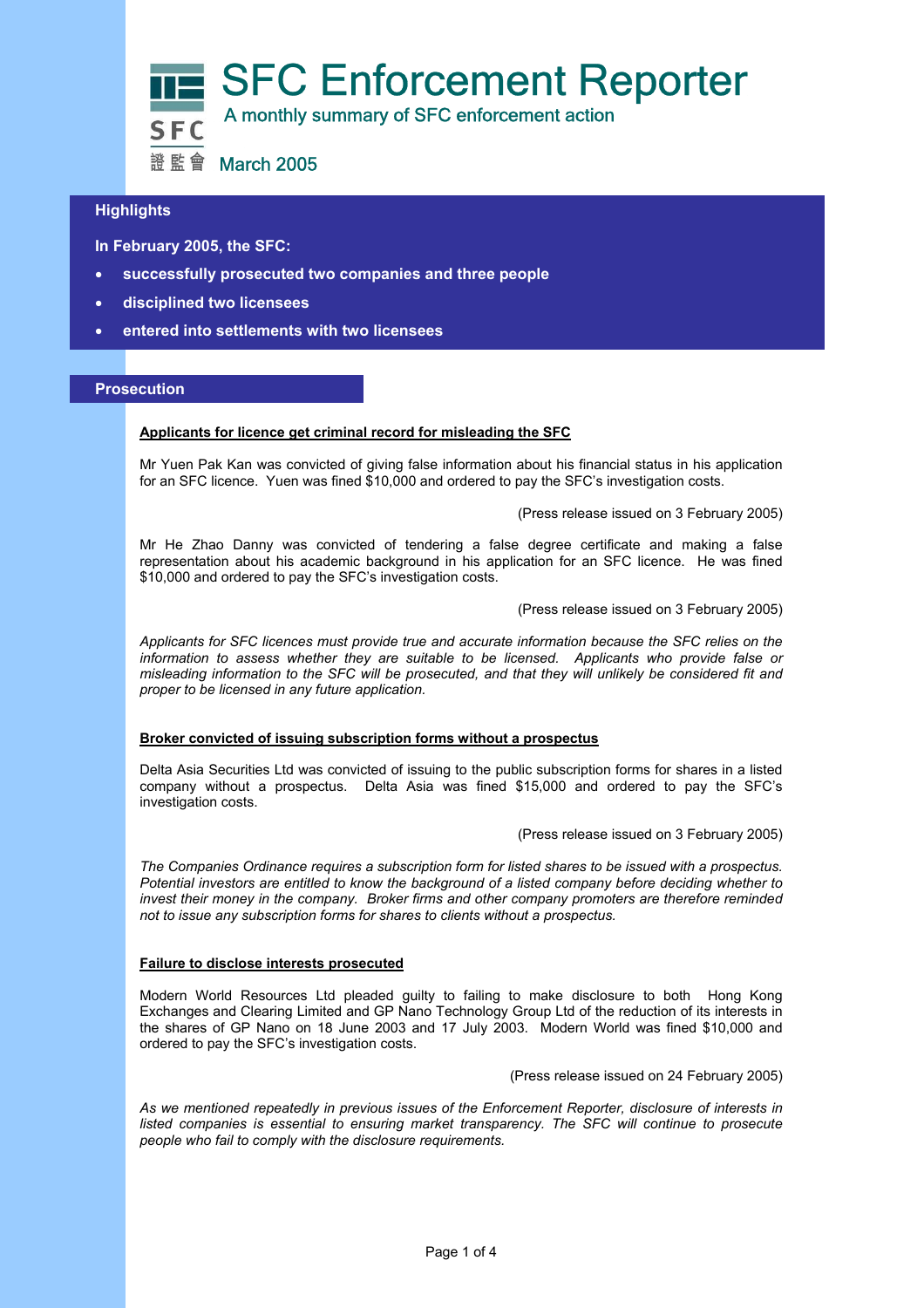

### **Helper of market manipulator convicted**

Ms Wan Wai Chi Katherine pleaded guilty to aiding and abetting a person to create a false and misleading appearance of active trading in the shares of Sino Technology Investments Ltd. The SFC found that Wan had received money from a person to trade in Sino Tech shares through four brokers, without any change in the beneficial ownership, with the intention of raising the market price of the shares. The sentencing of Wan had been adjourned to 11 March 2005.

(Press release issued on 24 February 2005)

*Market manipulation is a serious crime and the maximum penalties, on conviction of indictment, under the Securities and Futures Ordinance are a \$10 million fine and 10 years' imprisonment. Licensees are reminded that those who participate in or assist others in market manipulation will not only face criminal conviction, but also likely have their licences suspended or revoked and/or be fined.* 

## **Discipline**

### **Responsible officer surrenders licence for conflicts of interest**

Ms So Wai Yin Irene surrendered her licence to the SFC and undertook not to re-apply for a licence for five years. The SFC found that So, who was a dealing director of Mansion House Securities (FE) Ltd (MHS) and an executive director of Mansion House Group Ltd (MHG), had obtained funds from her clients at MHS to finance MHG's activities between 1999 and 2002 when she was aware of the financial difficulties facing both companies. However, she did not tell her clients that they were lending money to MHG, a company in financial difficulties. So had a duty to act in the clients' best interests by ensuring they understood the nature of their investment and the risks involved, but she failed to do so and put herself in a serious conflict of interest. The SFC regarded So's previous disciplinary record an aggravating factor. The SFC decided to revoke So's licence and So lodged an appeal against the decision. So subsequently settled the case with the SFC, withdrew her appeal, surrendered her licence and undertook not to re-apply for a licence for five years. The SFC considered the settlement to be in the public interest.

(Press release issued on 1 March 2005)

*As mentioned last year, conflicts of interest are an SFC enforcement priority and the SFC takes a tough stance against licensees who abuse the trust that the investing public repose in them. Licensees who put themselves in a conflict of interest should expect to face a lengthy suspension or revocation of their licences and/or a fine.* 

## **Settlement with an investment manager who allowed late trading by clients**

The SFC entered into settlement with First State Investments (Hong Kong) Ltd (FSIHK), an investment manager and the Hong Kong representative of the First State Global Umbrella Fund PLC (the Fund). The SFC found that, on a number of occasions between April and July 2003, FSIHK had forwarded trades received from two hedge funds in relation to eight sub-funds of the Fund to the Fund's administrator in Dublin for processing after the dealing cut-off time and the valuation time. The SFC was concerned that, by allowing the late trades of the two hedge funds, they might have had the opportunity to observe and take advantage of the closing positions of the London market and the opening position of the New York market. Without admission of liability, FSIHK settled with the SFC and voluntarily agreed to make ex-gratia payments to each of the affected sub-funds and to waive its annual representative fee for all the sub-funds until 30 June 2005. The SFC took into account, among other things, FSIHK's co-operation and the technical nature of the breach. The SFC considered the settlement to be in the public interest.

(Press release issued on 28 February 2005)

*Dealing deadlines set out in offering documents must be strictly adhered to, and no preferential treatment should be given to any client. Allowing late trading may give a client the opportunity to take an unfair advantage of market movements which are not available to other investors. Market timing and late trading are matters of global concern as they breach the principle of equal treatment of investors. The SFC will take tough action against serious instances of market timing and late trading.*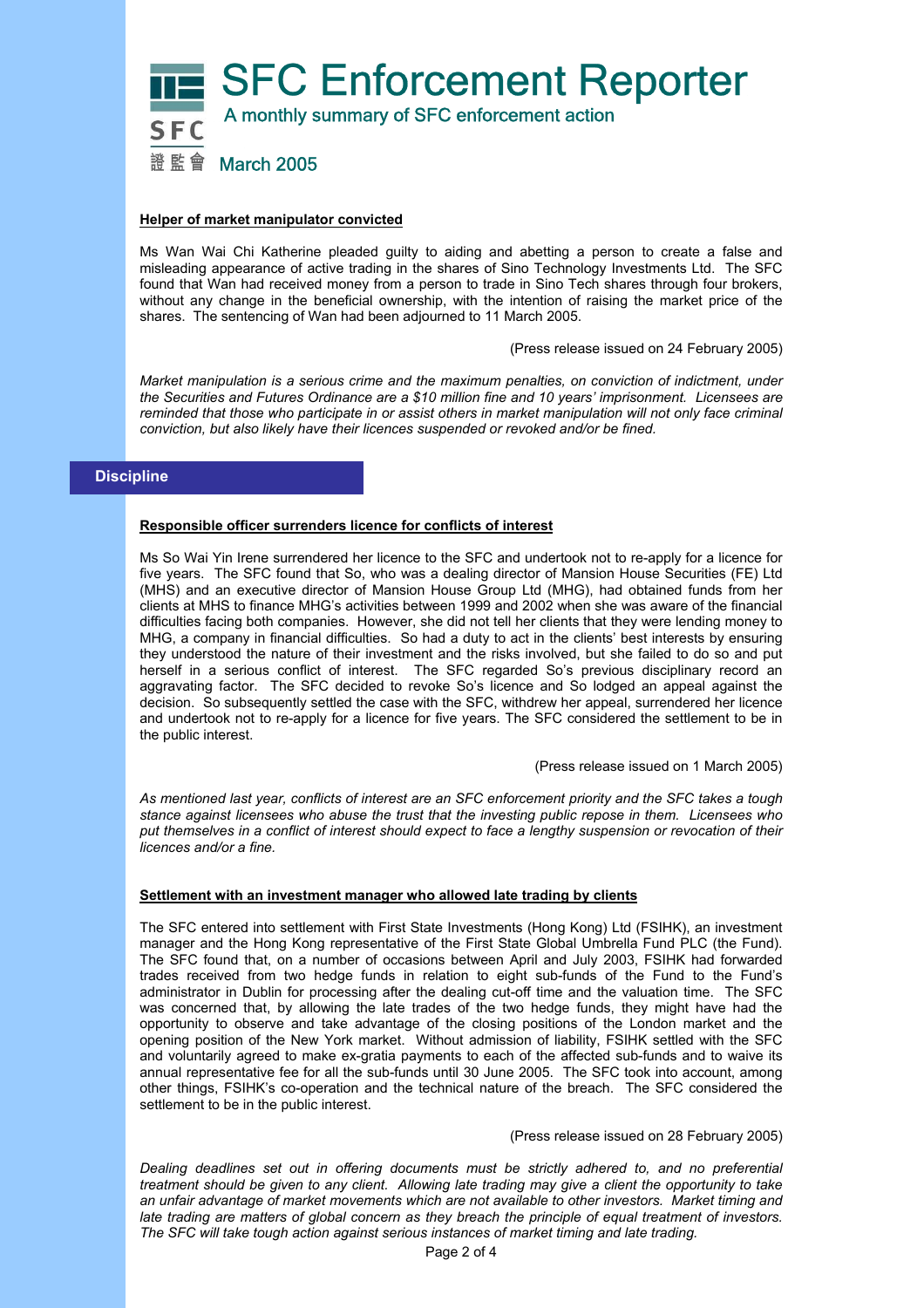**SFC Enforcement Reporter**  A monthly summary of SFC enforcement action 證監會 March 2005

## **Assisting in other's misconduct will likewise be punished**

The SFC suspended Mr Leung Pui Kin, a licensed representative of ICEA Securities Ltd and ICEA Futures Ltd, for six weeks for giving improper assistance to a colleague who stole from clients. The SFC found that, between May 2002 and February 2003, Leung had accepted money transfers totalling \$113,300 from the accounts of four of his colleague's clients into his own trading account at ICEA Securities, and then transferred the money to his colleague. Leung had questioned the colleague about the propriety of the transfers and agreed to help after getting the colleague's positive assurance. In fact, the colleague lied to Leung and falsified the clients' signatures on the transfer forms. Leung's action unwittingly facilitated the colleague's theft.

(Press release issued on 1 February 2005)

*Assisting in another person's improper acts is misconduct in itself. Although Leung did not actually know that his colleague had misappropriated the clients' funds, he should not have allowed his colleague to use his own account for receipt of clients' money because fund transfers between account executives and their clients were susceptible to abuse and should have aroused Leung's suspicion. But for Leung's co-operation and remorse, the penalty would have been more severe.* 

#### **Lengthy suspension for conducting personal trades via client accounts**

The SFC suspended Ms See Ting Hing Mary, a licensed representative of Roofer Securities Ltd, for eight months. The SFC found that, from January 2001 to November 2002, See, who was then a dealer's representative of Tai Wah Securities Ltd, had conducted personal trades in the accounts of her clients. In addition, on 20 November 2002, See executed three buy orders for a client, but only confirmed two orders with the client and allocated the remaining order with a better price to another client's account.

(Press release issued on 16 February 2005)

*Licensees must not use client accounts to conceal their personal trades. Licensees should only use their accounts maintained at their own firms (or other firms with their employers' consent) for personal trading because their trades have to be closely monitored by their employers. Personal trading in client accounts may create financial risks for the clients by incurring trading liabilities which do not belong to the clients. There is also the risk that clients' assets may be misused. It was also wrong for See to unfairly allocate a better order to another client since it prejudiced the original client's interests. As such, See deserved a lengthy suspension.* 

### **Do not facilitate unlicensed dealing**

In June 2004, the SFC decided to suspend Mr Yu Kim Ho Douglas, formerly a licensed representative of Celestial Securities Ltd, for four months. The SFC found that, from late December 2001 to early January 2002, Yu had allowed a new recruit under his supervision to handle client orders when Yu knew that the recruit was unlicensed at that time. Yu left the industry before the suspension took effect. Yu agreed to publicity of the SFC's previous disciplinary decision as a precondition for his re-entering the industry.

(Press release issued on 17 February 2005)

*The licensing system is to ensure that only fit and proper people are allowed to join the industry. The SFC acts as a gatekeeper to exclude dishonest, unqualified, incompetent and financially unsound people from entering the industry. Facilitating unlicensed activities is serious misconduct and the*  licensees involved should be suspended because it is of utmost importance that people who are *themselves licensed be seen to help uphold the licensing system. Under the transitional arrangements of the Securities and Futures Ordinance, the SFC lost disciplinary jurisdiction over deemed licensees who left the industry. However, the SFC requires such people to answer its regulatory concerns before deciding whether to re-license them.*